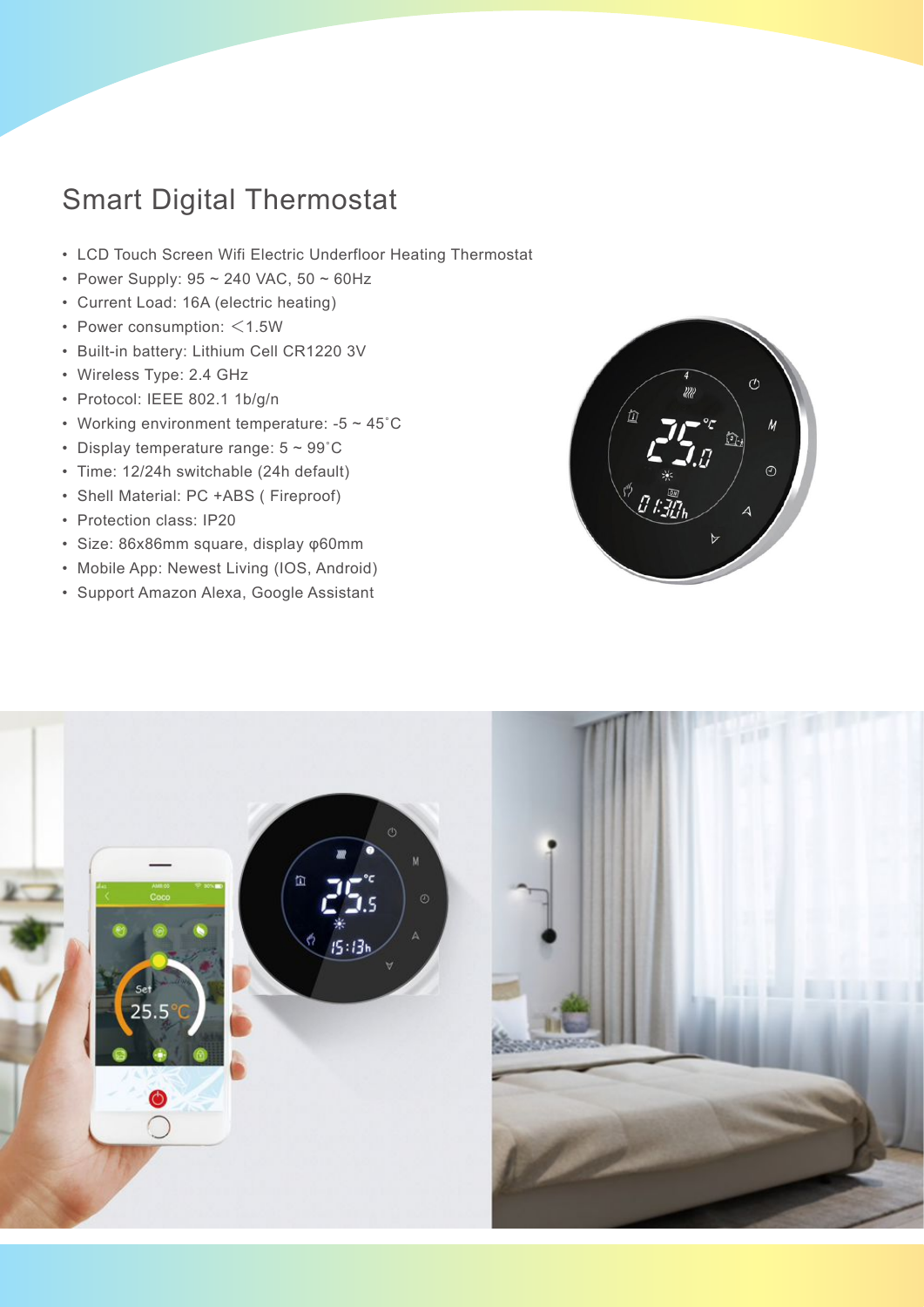## Far Infrared Electric Floor Heating

- Power supply: 220V / 230VAC
- IP Grade: IP54
- Compression strength: 2750V
- Tensile strength: 0.15mp/cm2
- Insulation grade: B1
- Ambient temperature: -40~+90Centigrade
- Radiance: 75%~85%
- Oxygen index: >31%
- Thickness: 0.25mm
- Wavelength of radiation:8~15μm
- The Max breakdown voltage; 10,000V
- Melting Temperature: 110Centigrade
- Flame retardant rating: UL94VO
- Infrared energy: 756.9K/Square meter
- Adhesive strength: 8.0kg/cm2
- The max surface temperature: 73Centigrade





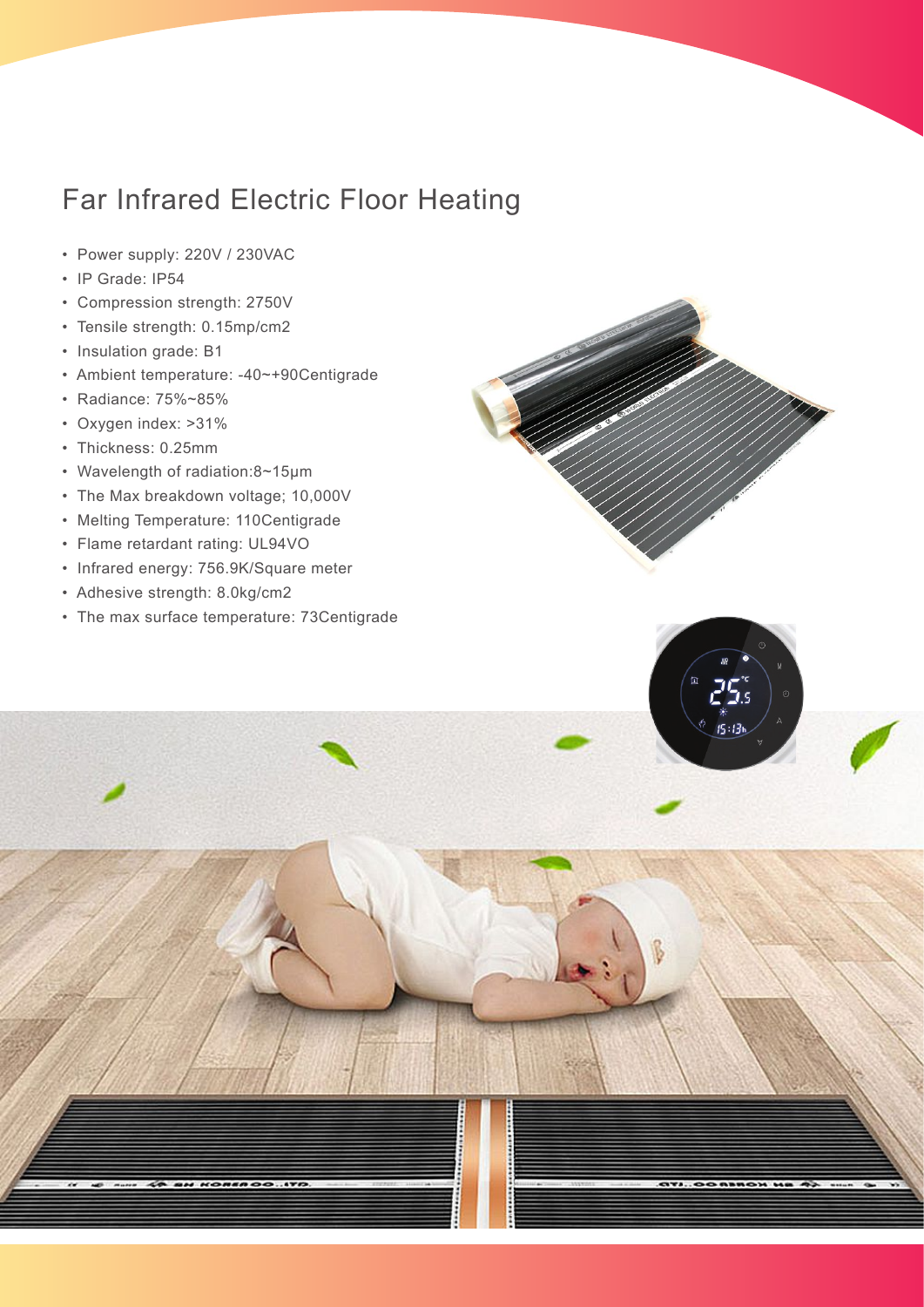## Smart Curtain Motor

- Curtain rail blind, can install on ceiling or wall
- Rated voltage: AC 100V-240V / 50-60Hz
- Max Load: 80kg
- Speed:16cm/s
- Noise level:less than 35DB
- Degree:Accpetable 90/135 degree
- Wireless Type: 2.4 GHz
- Protocol: IEEE 802.1 1b/g/n
- Remote Control: Support on / off / timing
- Size: 65 x 50 x 275mm
- Mobile App: Newest Living (IOS, Android)
- Support Amazon Alexa, Google Assistant



remote